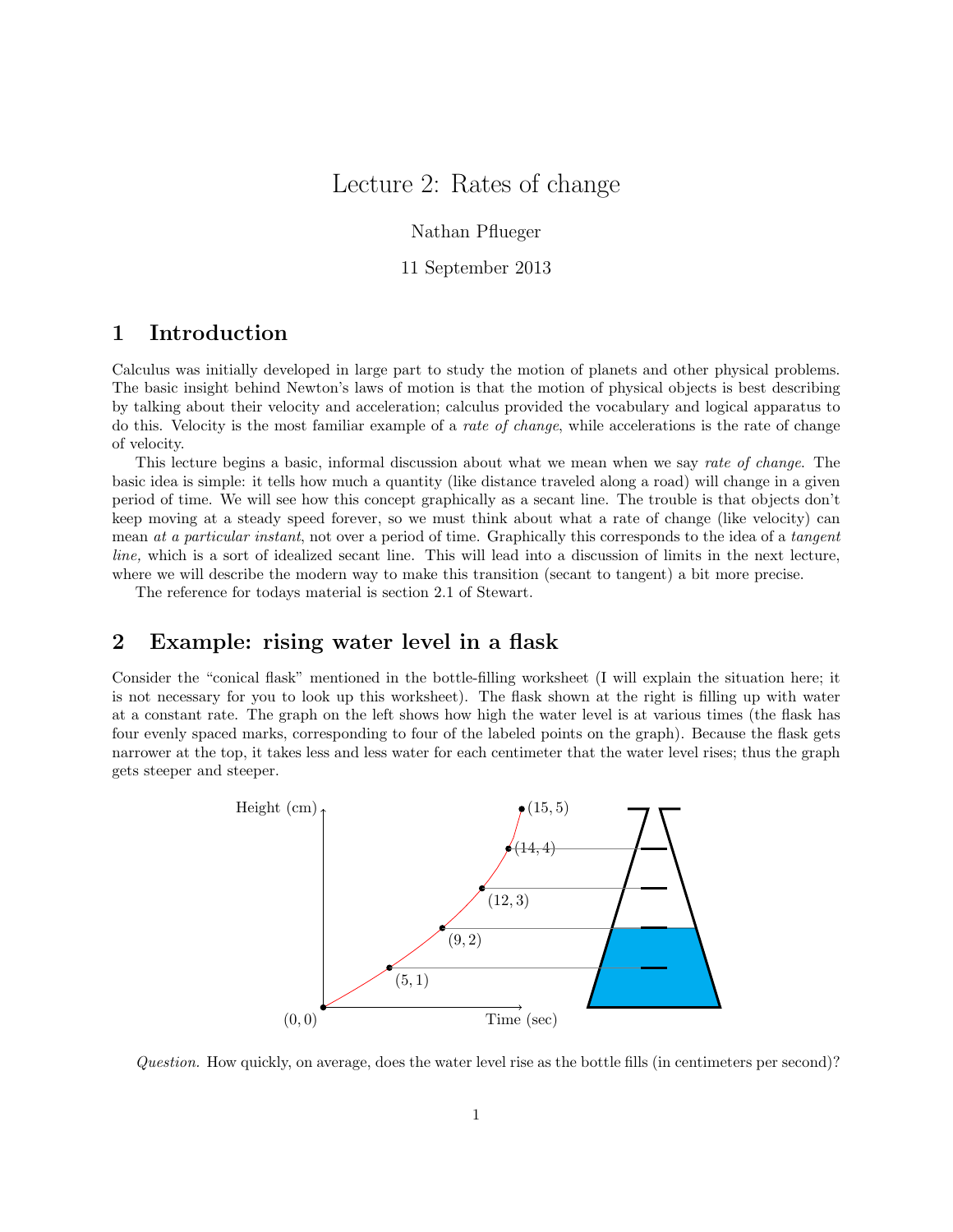Answer. The water level rises a total of 5cm, over the course of 15 seconds. Therefore the average rate that the water rises is  $\frac{5cm}{15s} \approx 0.333cm/s$ .

Question. How quickly (on average) is the height rising as it rises from the bottom of the bottle to the first mark (1 cm up)? From the first mark to the second? The second to the third? The third to the fourth? From the fourth to the top of the bottle?

Answer. In each case, the average rate that the water rises is the total rise (in centimeters) divided by the time (in seconds). Therefore these are:

- From the bottom to the first mark:  $\frac{1cm}{5s} = 0.200 \, \text{cm/s}.$
- From the first mark to the second:  $\frac{(2-1)cm}{(9-5)s} = 0.250cm/s$ .
- From the second mark to the third:  $\frac{(3-2)cm}{(12-9)s} \approx 0.333cm/s$ .
- From the third mark to the fourth:  $\frac{(4-3)cm}{(14-12)s} = 0.500cm/s$ .
- From the fourth mark to the top:  $\frac{(5-4)cm}{(15-14)s} = 1.000cm/s$ .

As we could guess from looking at the picture, the rate that the height goes up is increasing as the bottle fills. It increases gently at first and then begins to increase dramatically at the end.

Visually, these rates of increase correspond to the slopes of the secant lines joining adjacent pairs of points. Note that in this pictures, the x and y axes use slightly different scales; this is why the line look steeper than you would think from the numbers.



#### 3 Example: a bicycle speedometer

Many bicycle speedometers work in the following way: a small magnet is attached to one of the spokes of a wheel. Every time the wheel makes a full revolution, a small sensor detects the magnet passing by. How can this device be used to measure the speed the bicycle is traveling?

This device can measure speed because it knows the two main pieces of information: the number of meters traveled, and the amount of time it took to travel them. The distance traveled is just the number of times the magnet passed by multiplied by the circumference of the wheel (since this is how far the bike travels with each revolution). The device can determine the time it takes to travel this distance by measuring the time between each moment it detects the magnet.

Suppose that the bicycle wheel has circumference 2 meters. Then the speedometer, in effect, can tell how much time has passed every time the bicycle travels another two meters. Suppose that it records the following data.

| Time elapsed (seconds)                 | $\vert 0.00 \vert 2.0 \vert 3.6 \vert 4.8 \vert 5.6 \vert 6.0 \vert$ |  |  |  |
|----------------------------------------|----------------------------------------------------------------------|--|--|--|
| Distance traveled (meters) $\boxed{0}$ |                                                                      |  |  |  |

Question. At what speed does the bicycle travel these 10 meters, on average? How fast is it traveling for the first 2 meters? The second 2 meters? The third, fourth, and fifth?

Answer. The bicycle travels the first 2 meters at an average of  $\frac{2m}{2s} = \frac{1}{m/s}$  (this is approximately 2.24milesperhour). The second two meters are completed at  $\frac{2m}{1.6s} = 1.25 \frac{m}{s}$ . The third are completed at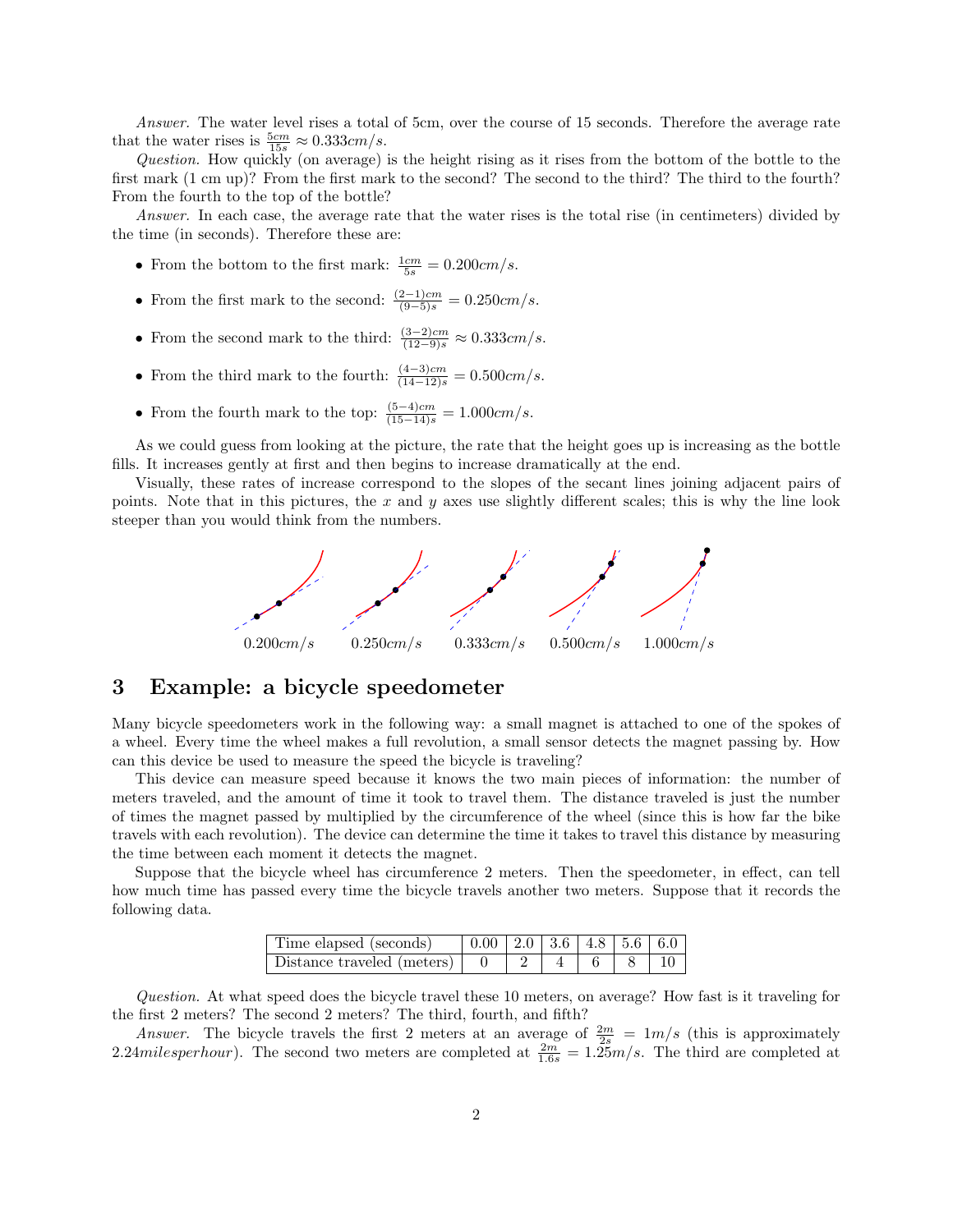$\frac{2m}{1.2s} \approx 1.67m/s$ . The fourth two meters are completed at  $\frac{2m}{0.8s} = 2.50m/s$ . The last two meters are completed  $\frac{12m}{0.4s} = 5m/s$ , or about 11 miles per hour.

Notice that this example is essentially identical to the previous example. All I've done is multiplied the  $x$  values by 0.4 and the  $y$  values by 2 to get more realistic figures for this situation.

Question. How fast is the bicycle traveling after exactly 2 seconds?



Answer. The tricky thing about this question is that we're no longer asking for an average – we want to know how fast the bicycle is traveling at that instant. And unfortunately the answer is: the device can't tell precisely. All it knows is how often the magnet goes all the way around. However, we can get a pretty good guess: we know that the instant when 3 seconds has passed lies somewhere in between the moment when the wheel made one revolution (2 seconds in) and the moment when the wheel made two revolutions (3.6 seconds in). From the previous problem, we know that the average speed in this interval was  $1.25 \text{ m/s}$ . This is the slope of the tangent line between the two sensor readings mentioned.



From the picture, we see that the secant line between the corresponding points on the graph is a very good approximation of the function in this range, so its slope is a very good guess at the instantaneous rate of change. To get a better guess would require either a more precise measuring device (for example, magnets on more spokes of the wheel) or some assumptions about how quickly the bicycle accelerates during this interval.

To even be able to tell that the secant line is not a perfect approximation requires zooming in on this graph, as shown below. Here, both the secant line we've used to approximate the speed, and the tangent line whose slope is the true speed, are shown. The difference in their slopes is clearly very small.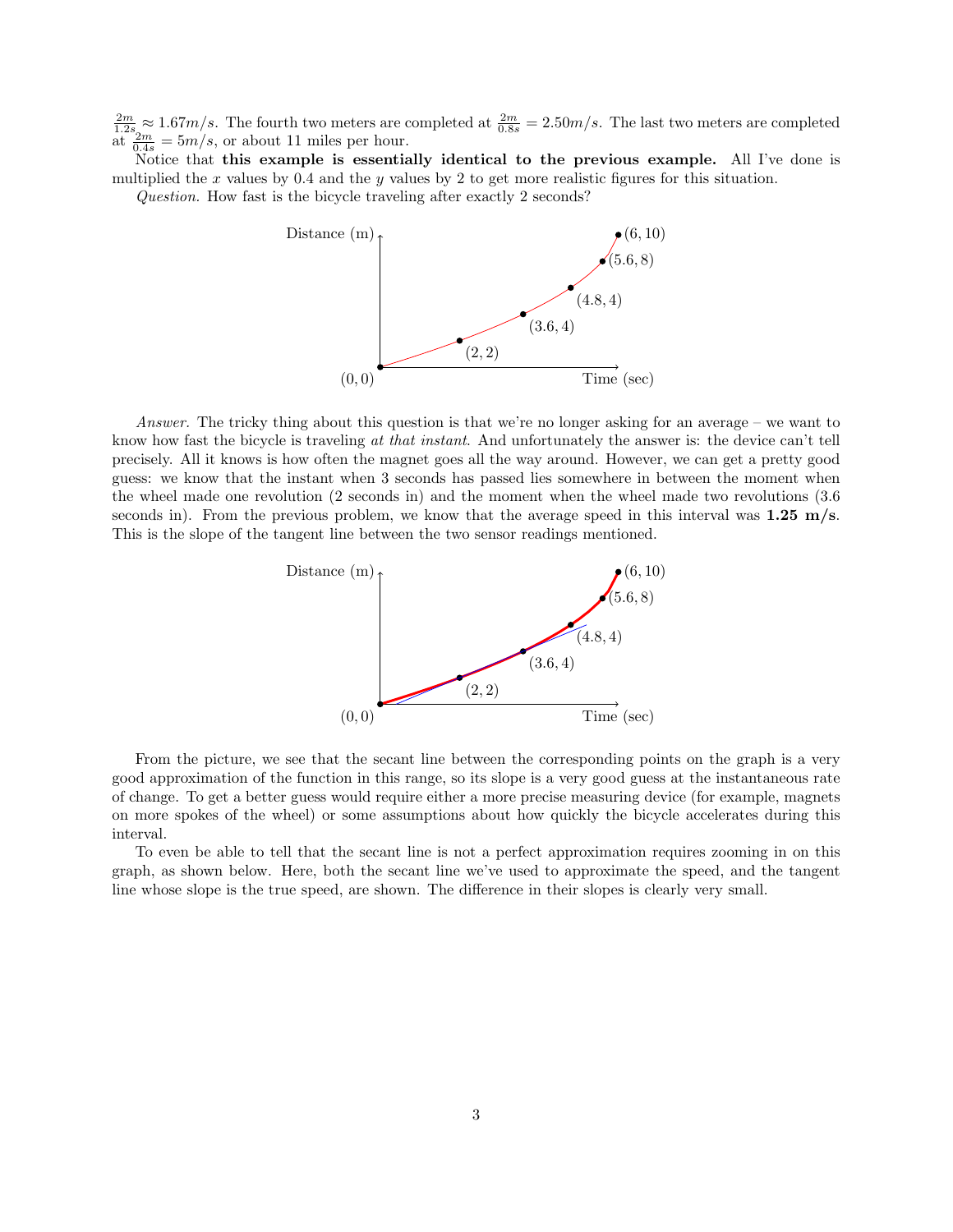

Question to think about. Is this sort of bike speedometer more accurate at high speeds or low speeds? Why?

# 4 Secant lines and tangent lines

As we've seen in the last two examples, the concept of *average rate of change*, namely

$$
Avg. rate of change = \frac{total change}{total time elapsed}
$$

has a geometric counterpart: the slope of a secant line. This is illustrated in the following picture. A secant line just means a line passing through two chosen points on a graph.



A slightly more slippery concept is the instantaneous rate of change. It is remarkably hard to define what we mean by this term. But we have all watched the speedometer on a car: at any moment, it is pointing somewhere. Where it's pointing, as far as we are concerned, is the speed that the car is currently, at that very instant, traveling.

The graphical equivalent of instantaneous rate of change is the tangent line. One way to understand the tangent line is purely visually: it is the line that perfectly kisses the graph at a chosen point<sup>1</sup>.

<sup>&</sup>lt;sup>1</sup>A use the word kisses here partly for historical reasons: sometimes the tangent line is called an *osculating line*, from the latin word osculum, for kiss.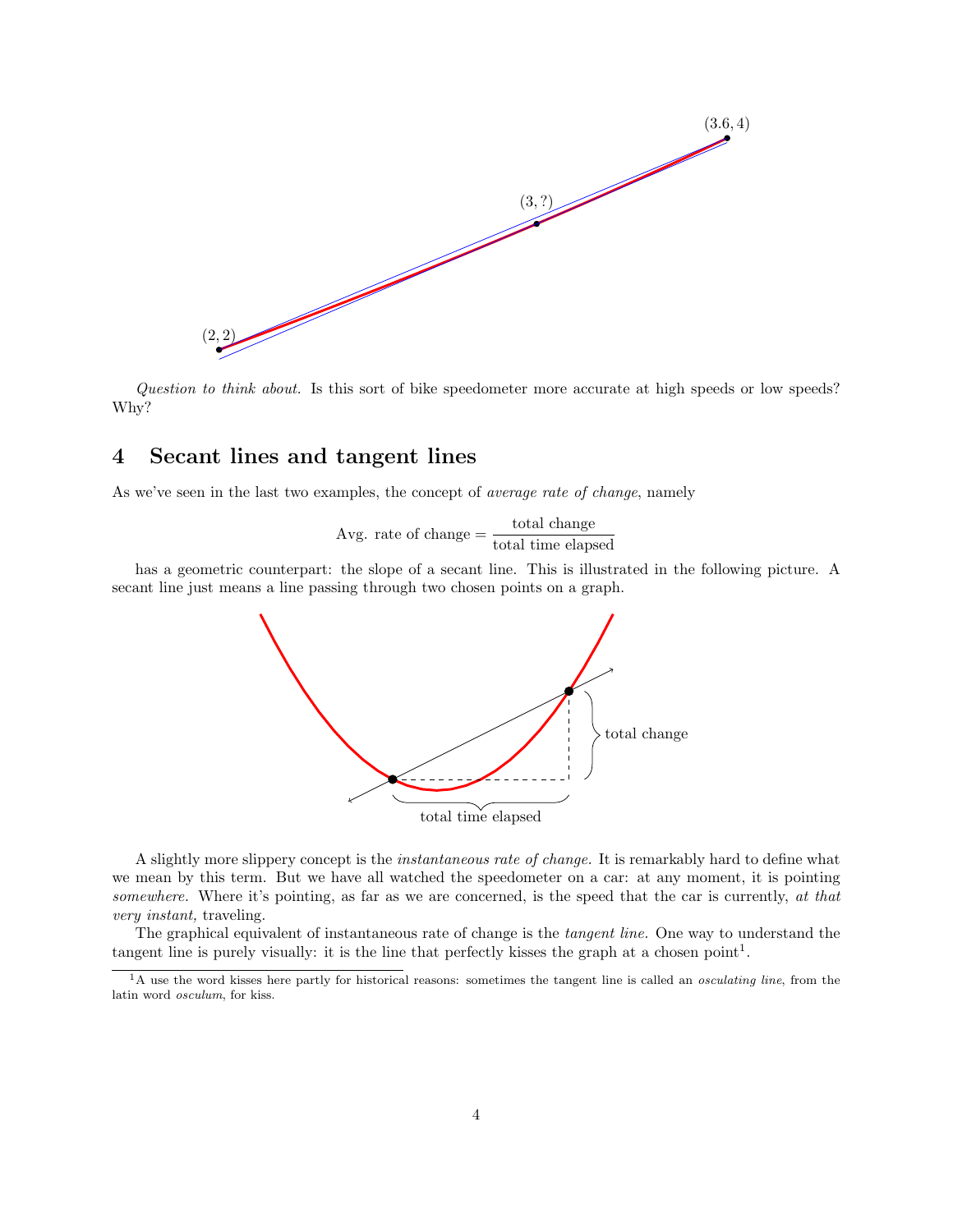

Why should such a line, however nicely it kisses the graph, tell something like an instantaneous rate of change? One explanation is that it shows where the graph would go if it would just settle down, stop turning, and travel straight. The slope, then, is the average rate of change after the points where the graph has started moving straight.



Another way to understand the tangent line is that it is a sort of *idealized secant line*. We like secant lines better if the two points are very close together, so that we can measure speed clearly without too much acceleration happening. There is no perfect secant line, because the two points are always a little apart. But we can try harder and harder, and draw closer and closer. The tangent line is a sort of Platonic ideal: the secant line that God would draw, where the two points are so close together that they are actually the same point.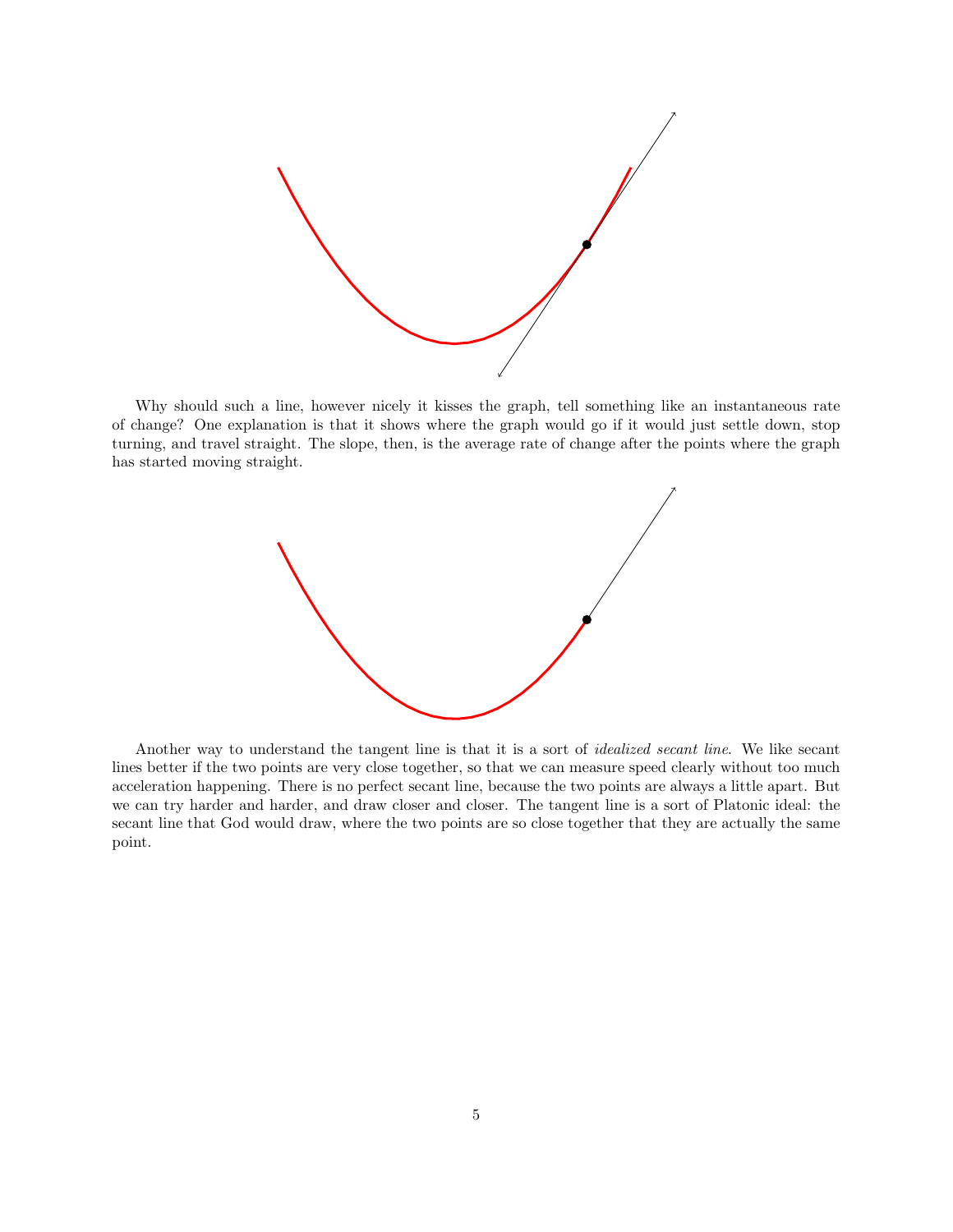

Example 4.1. What is the slope of the tangent line to the graph of  $y = -x^2 + 12x - 11$  at  $(1,0)$ ?



Solution. Begin by considering any other point  $(x, y)$  on the graph, and find the slope of the secant line through (1,0) and  $(x, y)$ . The slope of this line is  $\frac{\text{rise}}{\text{run}} = \frac{y-0}{x-1}$ . The following table shows some sample values, with  $x$  getting closer and closer to 1.

| $\boldsymbol{x}$ | Y           | slope                                 |
|------------------|-------------|---------------------------------------|
| $\overline{2}$   | 9           | $= 9$                                 |
| 1.1              | 0.99        | U.99<br>$= 9.9$                       |
| 1.01             | 0.0999      | .0999<br>$= 9.99$<br>0.O1             |
| 1.001            | 0.009999    | $= 9.999$<br>0.001                    |
|                  |             | $= ? ? ?$                             |
| 0.999            | $-0.010001$ | $-0.010001$<br>$= 10.001$<br>$-0.001$ |
| 0.99             | $-0.1001$   | 0.1001<br>$=10.01$<br>Ω.              |
| 0.9              | $-1.01\,$   | $=10.1$                               |
| $\rm 0.5$        | 5.25        | $=10.5$<br>0.5                        |

The pattern is clear: for values of x very close to 1, the secant line from  $(1,0)$  to  $(x, y)$  has slope very close to 10. But we can't quite move the second point "right on top of" the first point, since the slope would then appear to be  $0/0$ , which is undefined.

In this case, however, we can see fairly easily why the slope gets close to 10 in such a regular way. The value of the slope, for any value of  $x$  other than 1, is given by